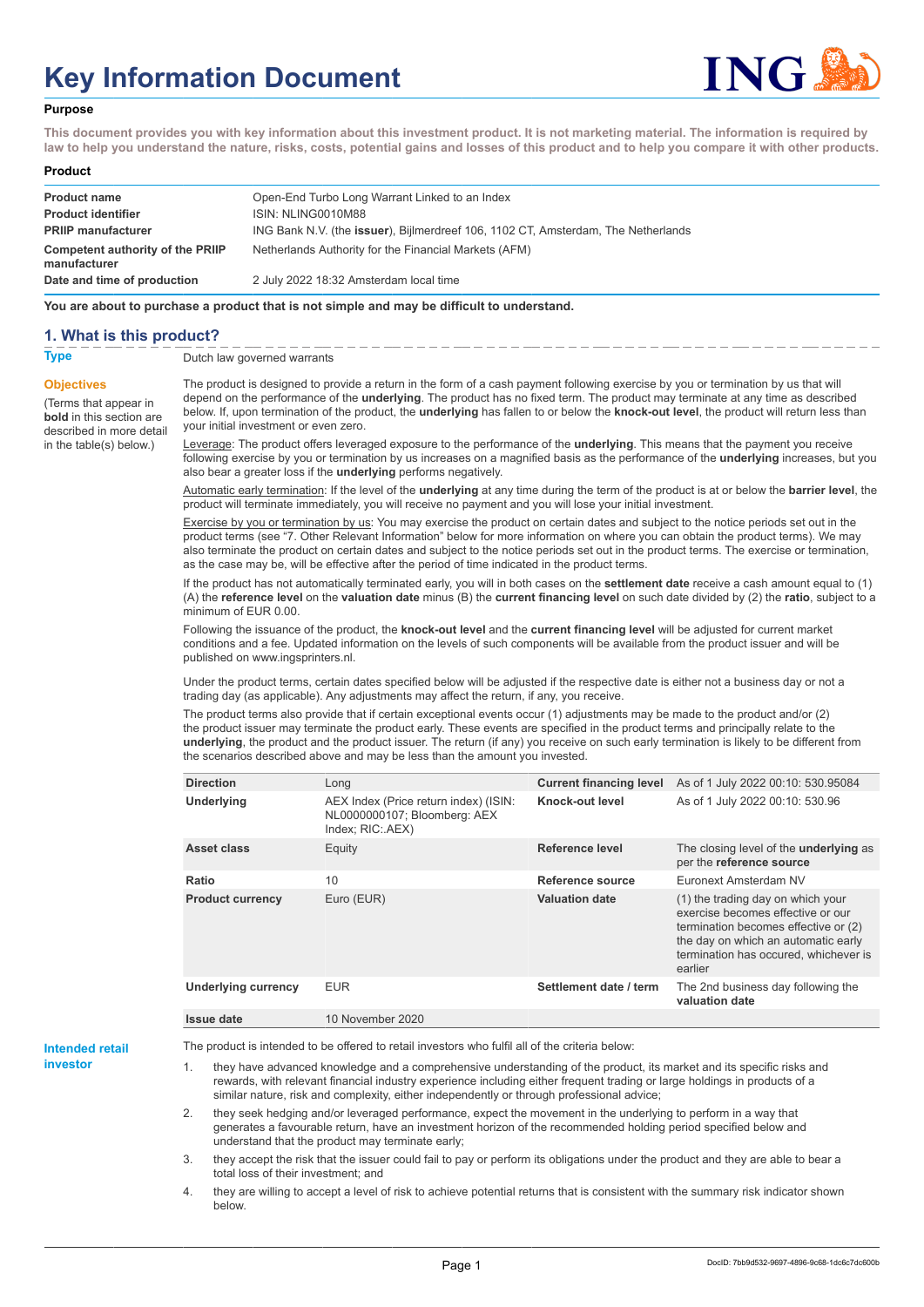# **2. What are the risks and what could I get in return?**

**Risk indicator**

**Performance scenarios**



thereto as specified in the section "7. Other relevant information" below.

#### **Market developments in the future cannot be accurately predicted. The scenarios shown are only an indication of some of the possible outcomes based on recent returns. Actual returns could be lower.**

| <b>Investment: EUR 10,000</b> |                                                                           |                              |
|-------------------------------|---------------------------------------------------------------------------|------------------------------|
| <b>Scenarios</b>              |                                                                           | 1 day                        |
|                               |                                                                           | (Recommended holding period) |
| <b>Stress scenario</b>        | What you might get back after costs<br>Percentage return (not annualised) | EUR 4,361.73<br>$-56.38\%$   |
| Unfavourable scenario         | What you might get back after costs<br>Percentage return (not annualised) | EUR 9,337.16<br>$-6.63\%$    |
| <b>Moderate scenario</b>      | What you might get back after costs<br>Percentage return (not annualised) | EUR 10.024.07<br>$0.24\%$    |
| <b>Favourable scenario</b>    | What you might get back after costs<br>Percentage return (not annualised) | EUR 10,595.49<br>5.95%       |

The average returns shown in the above table are not annualised, which means they may not be comparable to the average returns shown in other key information documents.

This table shows the money you could get back over the next day under different scenarios, assuming that you invest EUR 10,000.

The scenarios shown illustrate how your investment could perform. The recommended holding period for this product is less than one year. The figures are therefore not calculated on a per year basis, but for the recommended holding period. Figures in this section and "4. What are the costs?" are therefore not comparable with figures given for products with a recommended holding period of at least one year. The scenarios presented are an estimate of future performance based on evidence from the past on how the value of this investment varies, and are not an exact indicator. What you get will vary depending on how the market performs and how long you keep the product. The stress scenario shows what you might get back in extreme market circumstances, and it does not take into account the situation where we are not able to pay you.

This product cannot be easily cashed in. This means it is difficult to estimate how much you would get back if you cash in before the recommended holding period. You will either be unable to cash in early or you will have to pay high costs or make a large loss if you do so.

The figures shown include all the costs of the product itself, but may not include all the costs that you pay to your advisor or distributor. The figures do not take into account your personal tax situation, which may also affect how much you get back.

Buying this product holds that you think the level of the underlying will increase.

Your maximum loss would be that you will lose your investment.

## **3. What happens if ING Bank N.V. is unable to pay out?**

You are exposed to the risk that the issuer might be unable to meet its obligations in connection with the product for instance in the event of bankruptcy or an official directive for resolution action. This may materially adversely affect the value of the product and could lead to you losing some or all of your investment in the product. The product is not a deposit and as such is not covered by any deposit protection scheme.

#### **4. What are the costs?**

The Reduction in Yield (RIY) shows what impact the total costs you pay will have on the investment return you might get. The total costs take into account one-off, ongoing and incidental costs.